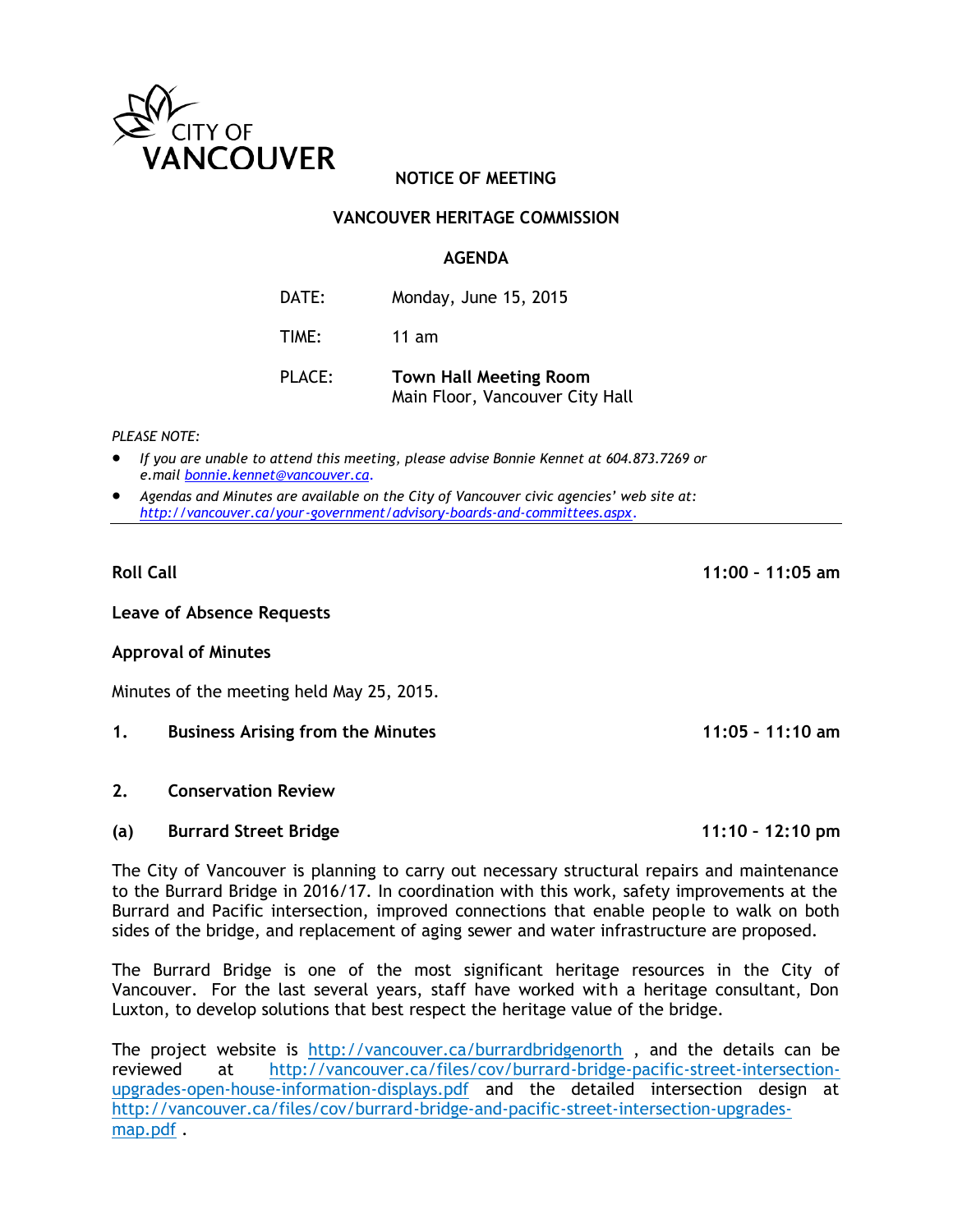Attendees: Paul Storer, Engineering Services Dane Doleman, Engineering Services Shane Cook, Associated Engineering, consultants James Emery, Iredale Architecture

## **(b) 616 Princess Avenue – McNair Residence 12:10 – 1:00 pm DE418869 VHR 'C' (proposed)**

Built in 1902 for Agnes McNair, the house is representative of middle class housing built in the Strathcona neighbourhood just prior to the peak of the Edwardian building boom. The house is a substantial two storey building with a full-width front porch. The house was featured in a Vancouver Daily Province article entitled "Handsome Residences of the East End", October 29, 1905.

The application proposes to rehabilitate the heritage building, which has been stuccoed, and to convert it to two dwelling units as outlined below:

## **Zoning and Parking Summary- Zone: RT-3 Site Area: 3,050 sq. ft.**

| Item                               | <b>Existing</b>                 | Permitted or Required                                | Proposed                      |
|------------------------------------|---------------------------------|------------------------------------------------------|-------------------------------|
| Overall Floor Space<br>Ratio (FSR) | $0.95$ FSR<br>$(2,896$ sq. ft.) | 0.75 FSR maximum - may be<br>relaxed on corner sites | 1.11 FSR<br>$(3,396$ sq. ft.) |
| Dwelling Unit<br>Density           |                                 | 2 maximum -<br>may be relaxed on corner sites        |                               |
| Off-street parking<br>spaces       |                                 | 2 minimum                                            |                               |

The RT-3 zoning allows the Director of Planning to relax any regulation in the *RT-3 Zoning District Schedule* for corner sites, which is often done to allow for denser development on flanking streets which is in many cases compatible with historic development. As the site has a property boundary separating it from the property to the north, the site is technically not a corner site. An HRA is proposed to vary the relaxation provisions to allow for the site to be considered a corner site, which staff feel is, in principle, consistent with the intent of the zoning provision.

The SoS Subcommittee reviewed the SOS on June 1, 2015 and concluded the SOS needed extensive revisions and requested additional information be submitted which would assist in the evaluation of the site. The subcommittee, however, concluded on a score of 24 (C-listing) based on the current SOS, but noted this score could be raised with the submission and review of additional information.

Issues:

- Conservation Plan; and
- Overall conservation scheme.

Applicants:

• Sandra Moore, Birmingham and Wood Architects Planners [smoore@bwarc.ca]

Attachments: SOS, Conservation Plan, and drawings

## Staff:

• James Boldt, Heritage Group